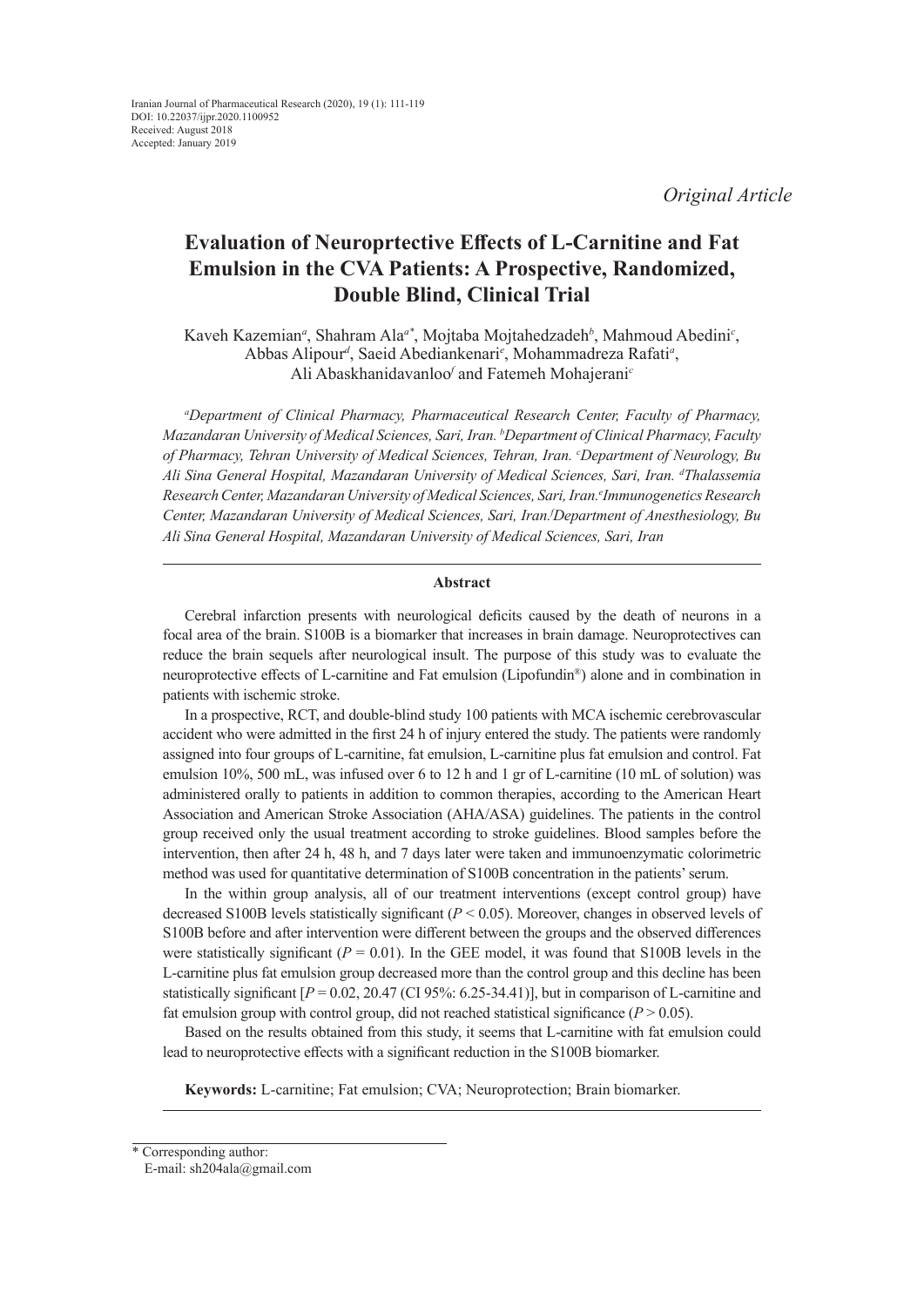# **Introduction**

Cerebrovascular accidents are a general definition that refers to blood vessel problems in the central nervous system. These problems are due to a lack of proper blood supply to the brain (cerebral ischemia). Brain infarction, the stroke, includes neurological disorders that are caused by the death of neurons in different regions of the brain. In most ischemic stroke, there is a Middle Cerebral Artery (MCA) involvement. The general principles of therapy are based on the rapid diagnosis of stroke symptoms and the rapid onset of therapies and play an important role in controlling ischemic damage. The death of neurons following ischemia closely correlates with the essential role of mitochondrial metabolism. Brain ischemia leads to mitochondrial dysfunction in the absence of oxygen. These occurrences show the necessity of using neuroprotective compounds as prophylaxis (1).

Neuroprotection in general means a relative protection of neuronal structure or function (2). The goal of neural protection is the prevention of secondary complications or loss of neurons (3). Nino Stocchetti *et al* have shown neuroprotective strategies that limit secondary tissue loss and/or improve functional outcomes , identified in multiple animal models of ischemic, hemorrhagic, traumatic and nontraumatic cerebral lesions, such as reperfusion by intravenous thrombolytic agents, intra-arterial thrombolysis, mechanical thromboembolectomy, erythropoietin for anemia treatment, preserving brain perfusion in sepsis, controlled lowering of core body temperature to mitigate secondary injuries, neurorepair strategies, infusion of mesenchymal stromal cells (MSCs), volatile anesthetic agents, metabolic therapy, early parenteral administration of sex hormones because of their anti-apoptotic, antiinflammatory, and anti-oxidant properties.

They demonstrated that despite all the disappointments, there are many new therapeutic possibilities still to be explored and tested. The outcome benefits of specific agents and interventions have not been demonstrated (4). Recently, several neuroprotective agents such as anti-CD49d antibodies have shown neuroprotective effects on acute ischemic

stroke (5).

 No compelling efficacy data have been published regarding any pharmacologic or other therapies. Nonetheless the search for effective neuroprotection continues at stroke centers throughout the world (6). Increasing oxidative stress and increasing excitotoxicity are the dominant mechanisms of neuronal destruction (7). Oxidative stress leads to neuronal inflammation and is part of the therapeutic goal in all neuroprotective treatments because it causes apoptosis (2, 3, 8, 9).

Carnitine plays an important role in mitochondrial metabolism and reduces cellular damage and cell apoptosis due to the loss of oxygen in the blood (10) Fat emulsion is used as one of the major components in parenteral nutrition for the patients who are unable to have sufficient nutrition via oral diet (11). Fat emulsion as an energy source leads to increased production of heat production, reduced respiration ratio, and increased oxygen consumption. In the brain injuries (trauma or ischemia), the need for energy and metabolism of brain will increases, in this situation, fat emulsion is very energetic. But the presence of carnitine is necessary to transfer faty acids into mitochondria and generate energy in the mitochondria; otherwise, it does not appear to be beneficial for fat emulsion (16, 17, 18).

Due to the lack of similar studies on the efficacy of L-carnitine and fat emulsion in the clinical phase, the efficacy of L-carnitine and fat emulsion in this study is evaluated by effective marker for neuroprotection.

Biomarkers such as S100B are molecules released by a variety of cells in the human body in response to damage or significant change in function. Neurologic biomarkers can show response after a specific therapy, given to ameliorate a neurologic insult (12). The S100B protein is a homodimeric protein that belongs to the family of  $Ca^{2+}$  -  $Zn^{2+}$  mediated proteins (13). The S100B dimer was thought to be specific to the CNS, but recent evidence indicates that it is also present in the human gut, specifically in enteric glial cells. S100B has intracellular and extracellular targets and has autocrine and paracrine effects on glia, neurons, and microglia.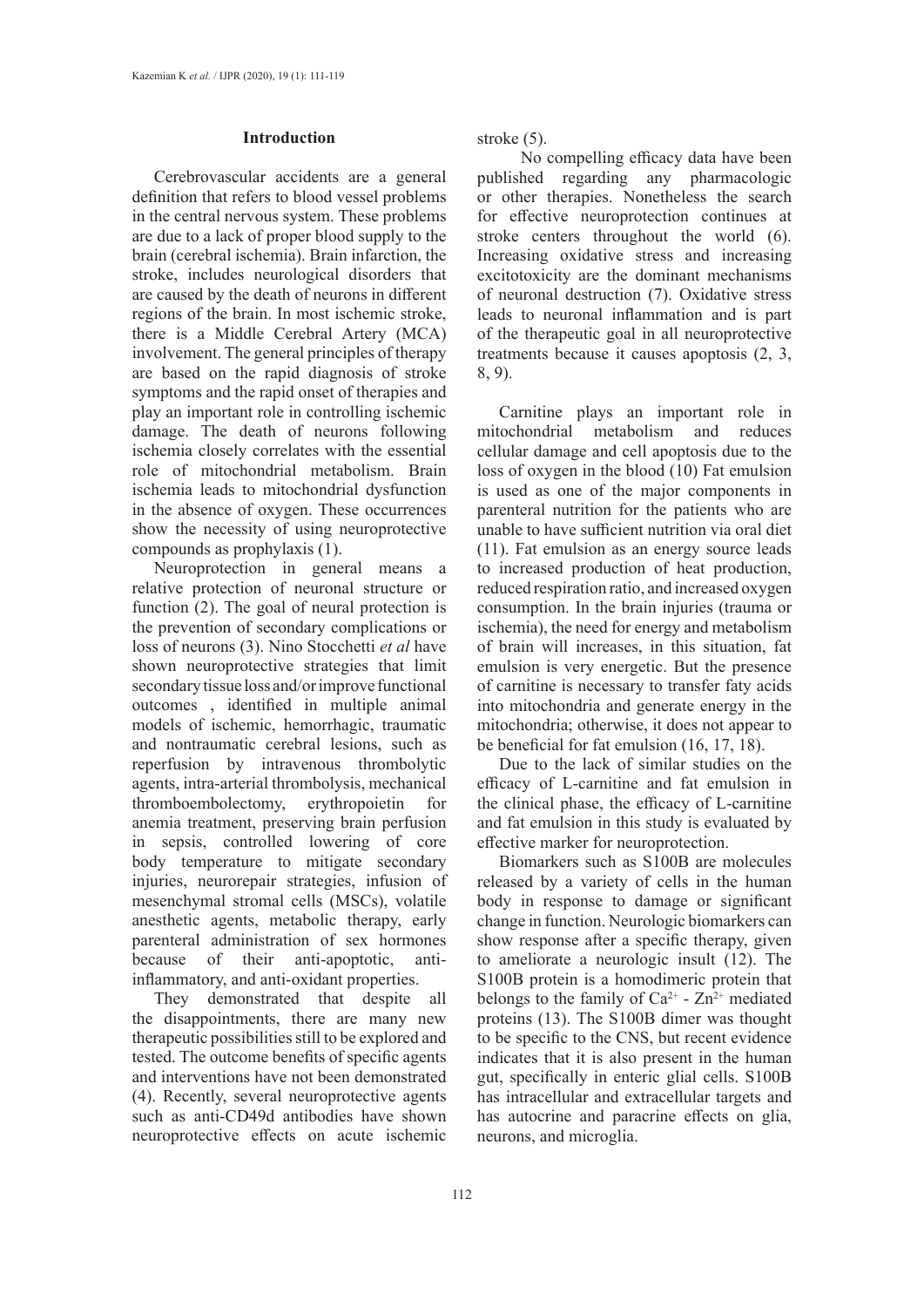All physiological actions (neurotrophic effects) appear to be exerted at nanomolar concentrations; in contrast, micromolar concentrations of the protein are found after cell damage. S100 has been considered a marker of generalized blood–brain barrier (BBB) dysfunction because it is present and secreted by astrocytes into the CSF after CNS injury (14).

## **Experimental**

# *Study design and setting*

A prospective, RCT, and double-blind study was conducted in the intensive care unit, neurology and emergency wards of an educational hospital on MCA ischemic cerebrovascular accident (CVA) patients who were admitted in the first 24 h of injury.

The patients who met the inclusion criteria were randomly assigned, using a simple randomization procedure, for 1 to 4 treatment groups (L-carnitine, fat emulsion, L-carnitine plus fat emulsion and control). The allocation sequence was concealed from the researcher enrolling and determining allocation by using sequentially numbered opaque envelopes. The neurologists, healthcare providers, and data collectors were aware of the patients' allocations, but the outcome assessors and data analysts remained blinded to this.

All patients received standard treatment according to the American Heart Association and American Stroke Association (AHA/ ASA) guidelines such as ASA and Heparin. Fat emulsion 10% (Lipofundin® MCT/LCT, BǀBraun, Germany), 500 mL, was infused over 6 to 12 h and 1 gr of L-carnitine (10 mL of solution) (L-carnite®, Alborz daru, Iran) was administered orally to the patients (15,16). Therapeutic interventions continued for one week. Five milliliter of the patients' blood as a base sample were taken after confirming the diagnosis of ischemic CVA by a neurologist, also sampling from the patients' blood continued at intervals of 24 h, 48 h and, the 7th day after starting intervention, to evaluate the S100B biomarker. Serum blood samples were stored after centrifugation in a refrigerator at -70 °C in hospital laboratory. According to Diamtera's protocol [\(www.diametra.com](http://www.diametra.com))

the immunoenzymatic colorimetric method was used for quantitative determination of S100B concentration in human serum and collaborator who evaluating laboratory results did not aware the type of therapeutic intervention groups.

## *Patients*

A total of 317 patients with diagnosis of ischemic CVA were introduced by the neurology service to examine the inclusion criteria. Of these, 174 patients were excluded from the study, and 43 patients did not consent to the study, and 100 patients were evaluated (Figure 1). None of the patients didn't exclude because of death or any ADR during this study.

The study was approved by the research ethics committee of Mazandaran University of Medical

Sciences (IR.Mazums.Rec.95-1982) and registered in the Iranian Registry of Clinical trials

under registration number IRCT2015- 10043014N11 (the full trial protocol can be accessed at:

http://www.irct.ir). The study was performed according to the Declaration of Helsinki, and written informed consent was obtained from all the patients or first-degree relatives of them before their enrollment in the study.

# *Inclusion criteria*

All patients with MCA ischemic stroke that hospitalized within 24 h after their symptoms and age between 21 to 75 years old were included.

#### *Exclusion criteria*

- All the patients under the age of 21 and over 75 years old, liver failure (increased liver enzymes, more than 5 times of normal range or cirrhosis), valproate consumers, patients who are under hemodialysis, ARDS, sepsis, hyperlipidemia (TG > 400), acute pancreatitis with hyperlipidemia, patients with platelets less than 70,000, hospitalization more than 24 h after symptoms appear, CNS infection, patients with a history of stroke, seizure disorders and migraine, were excluded from the study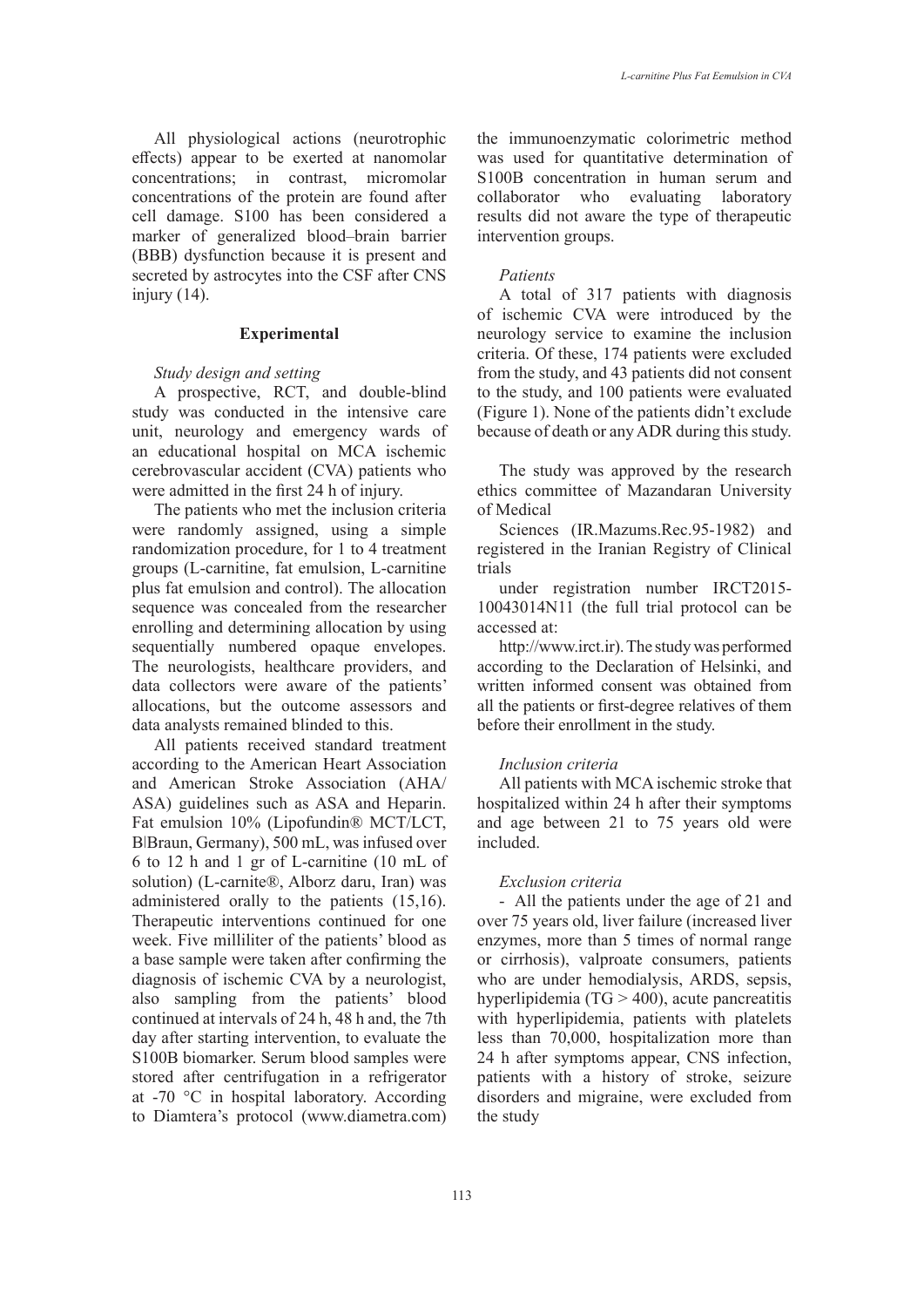

**Figure 1**. CONSORT flow diagram of the study design for enrollment, allocation, follow-up and analysis.

We used the Shapiro-Wilk test to determine whether data were normally distributed. Descriptive baseline characteristics for the four groups (L- carnitine, fat emulsion, Lcarnitine + fat emulsion, and control) were tabulated as mean (SD), or percentages. Comparisons between the four groups for categorical data were statistically analyzed using the chi-square; the ANOVA test or Kruskal-Wallistest were used for continuous data. The primary efficacy data on S100B was examined using intention-to-treat analysis. The General Linear Model (GLM) scores of s100b between the 4 groups were compared by a repeated measurement analysis of variance (ANOVA) test. The time of evaluation was considered a within-subject factor and intervention state (L- carnitine, fat emulsion, L- carnitine plus fat emulsion, and control), a between-subject factor. The time group (interaction term) was considered as group differences (between four groups) in their response over time. Mauchly's sphericity test was used to verify the compound symmetry assumption. Additionally, a generalized estimating equation (GEE) model was used to estimate the differences in values for the s100b at each time point between the 4 groups and also the time trend after treatment. A *P* value of 0.05 or less was considered statistically significant. The data were analyzed using IBM SPSS Version 16 and Stata version 12 (SPSS/IBM; Armonk, New York, USA).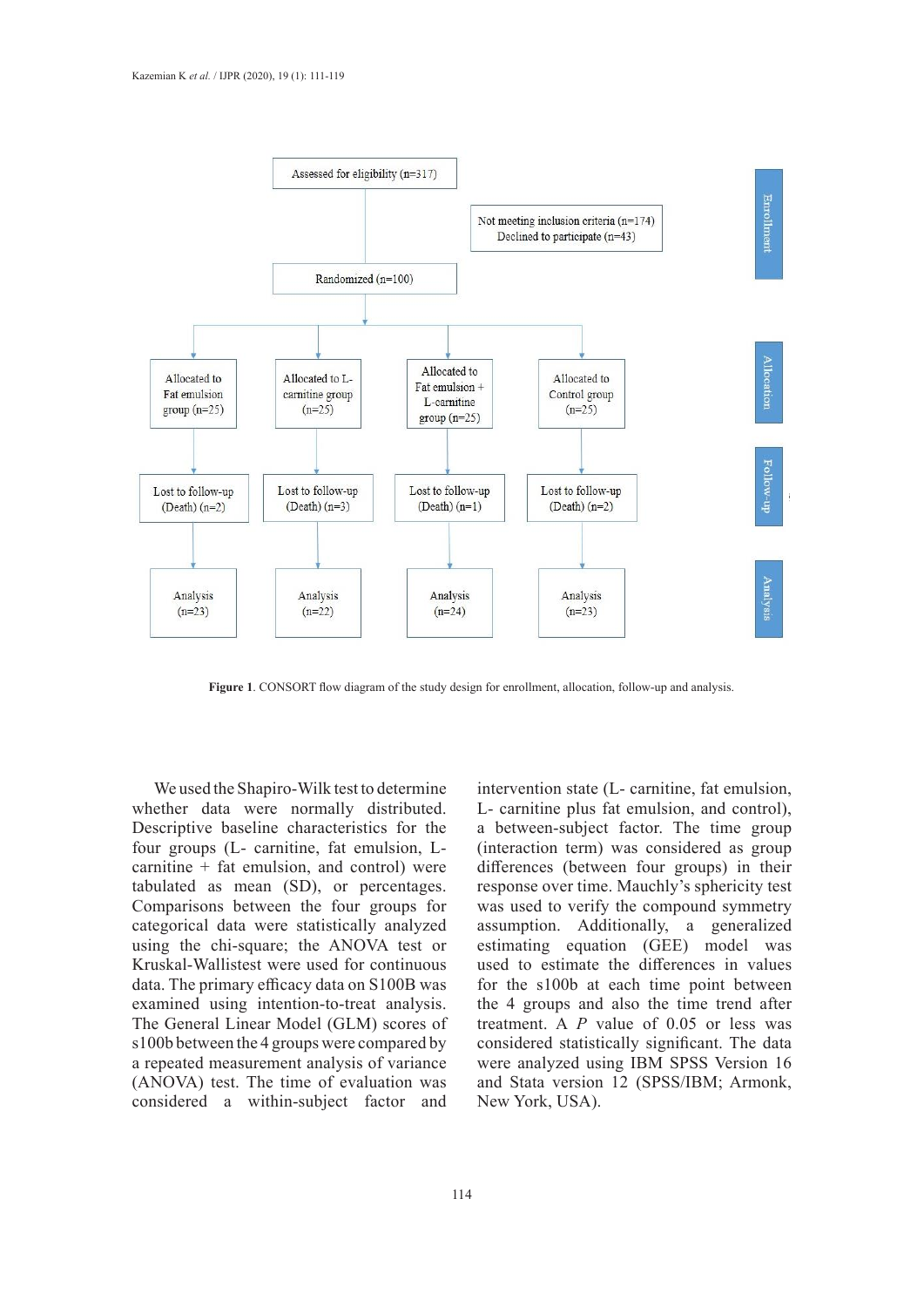## **Results**

In this study, 100 patients were evaluated (57 male, 43 female). Their age ranged between 45-75 years and their average age (standard deviation) was 62.43 (8.32) years.

The demographic characteristics of the patients in this study are presented in Table 1. The severity of stroke at baseline was assessed using the National Institutes of Health Stroke Scale (NIHSS).

(SD) of S100B levels before and after

intervention in each of the studied groups is presented in Table 2.

As shown in Table 2, all our treatment interventions have decreased S100B levels and the observed differences have been statistically significant  $(P < 0.05)$  but in the control group, the observed changes were not statistically significant  $(P > 0.05)$ . The changes in the observed levels of S100B before and after intervention were different between the groups and the observed differences were statistically significant  $(P = 0.01)$ . After

|                                     | Group                  |                       |                         |                    |      |  |
|-------------------------------------|------------------------|-----------------------|-------------------------|--------------------|------|--|
|                                     | L-carnitine $(n = 25)$ | Lipofundin $(n = 25)$ | $L$ -carnitine +        | Control $(n = 25)$ |      |  |
|                                     |                        |                       | Lipofundin ( $n = 25$ ) |                    |      |  |
| Age, Mean, SD                       | 62.48(8.76)            | 63.24(9.35)           | 60.56(8.55)             | 63.44(6.54)        | 0.61 |  |
| Sex. F/M                            | 14/11                  | 14/11                 | 7/18                    | 8/17               | 0.08 |  |
| BMI, kg/m <sup>2</sup> , Mean, SD   | 24.81 (4.03)           | 23.76 (2.83)          | 26.48 (3.63)            | 25.20 (4.37)       | 0.09 |  |
| Undergraduate education, $n$ $%$ )  | 14(56)                 | 17(68)                | 12(48)                  | 14(56)             | 0.56 |  |
| Married, $n$ $(\%)$                 | 21 (84)                | 23(92)                | 23(92)                  | 23(92)             | 0.72 |  |
| IHD, $n$ $%$                        | 5(20)                  | 6(24)                 | 2(8)                    | 2(8)               | 0.26 |  |
| DM, $n$ $%$                         | 1(4)                   | 0(0)                  | 3(12)                   | 1(4)               | 0.26 |  |
| HTN, $n$ $\left(\frac{9}{6}\right)$ | 10(40)                 | 13(52)                | 5(20)                   | 4(16)              | 0.02 |  |
| DLP, $n$ $\left(\frac{9}{6}\right)$ | 10(40)                 | 10(41.7)              | 6(24)                   | 7(28)              | 0.47 |  |
| NIHSS, Mean (SD)                    | 8.48 (3.19)            | 8.88 (2.93)           | 7.44(2.86)              | 8.24(2.8)          | 0.38 |  |

Body Mass Index (BMI), Ischemic Heart Disease (IHD), Diabetes Melitus (DM), Hypertension (HTN), Dislipidemia(DLP), National Institutes of Health Stroke Scale (NIHSS), Standard deviation (SD)

**Table 2**. Mean S100B levels before and after intervention in each groups.

|             |               | Time    |         |         | Within group | <b>Between</b> |              |
|-------------|---------------|---------|---------|---------|--------------|----------------|--------------|
|             |               | Base    | 24 h    | 48 h    | $7th$ day    | effect         | group effect |
| S100B, mean | L-carnitine   | 85.87   | 86.74   | 70.55   | 64.98        | 0.01           | 0.01         |
| (SD)        |               | (26.04) | (19.03) | (32.14) | (32.71)      |                |              |
|             | Fat emulsion  | 86.78   | 80.03   | 51.86   | 30.71        | 0.004          |              |
|             |               | (34.33) | (16.03) | (21.81) | (9.60)       |                |              |
|             | L-carnitine + | 68.64   | 55.96   | 45.04   | 34.58        | 0.001          |              |
|             |               |         |         |         |              |                |              |
|             | Fat emulsion  | (37.15) | (36.07) | (29.01) | (26.73)      |                |              |
|             | Control       | 80.74   | 68.84   | 75.54   | 65.41        | 0.22           |              |
|             |               | (52.40) | (19.85) | (32.49) | (40.17)      |                |              |
|             | $p$ Value     | 0.01    | 0.001   | 0.03    | 0.004        |                |              |
|             |               |         |         |         |              |                |              |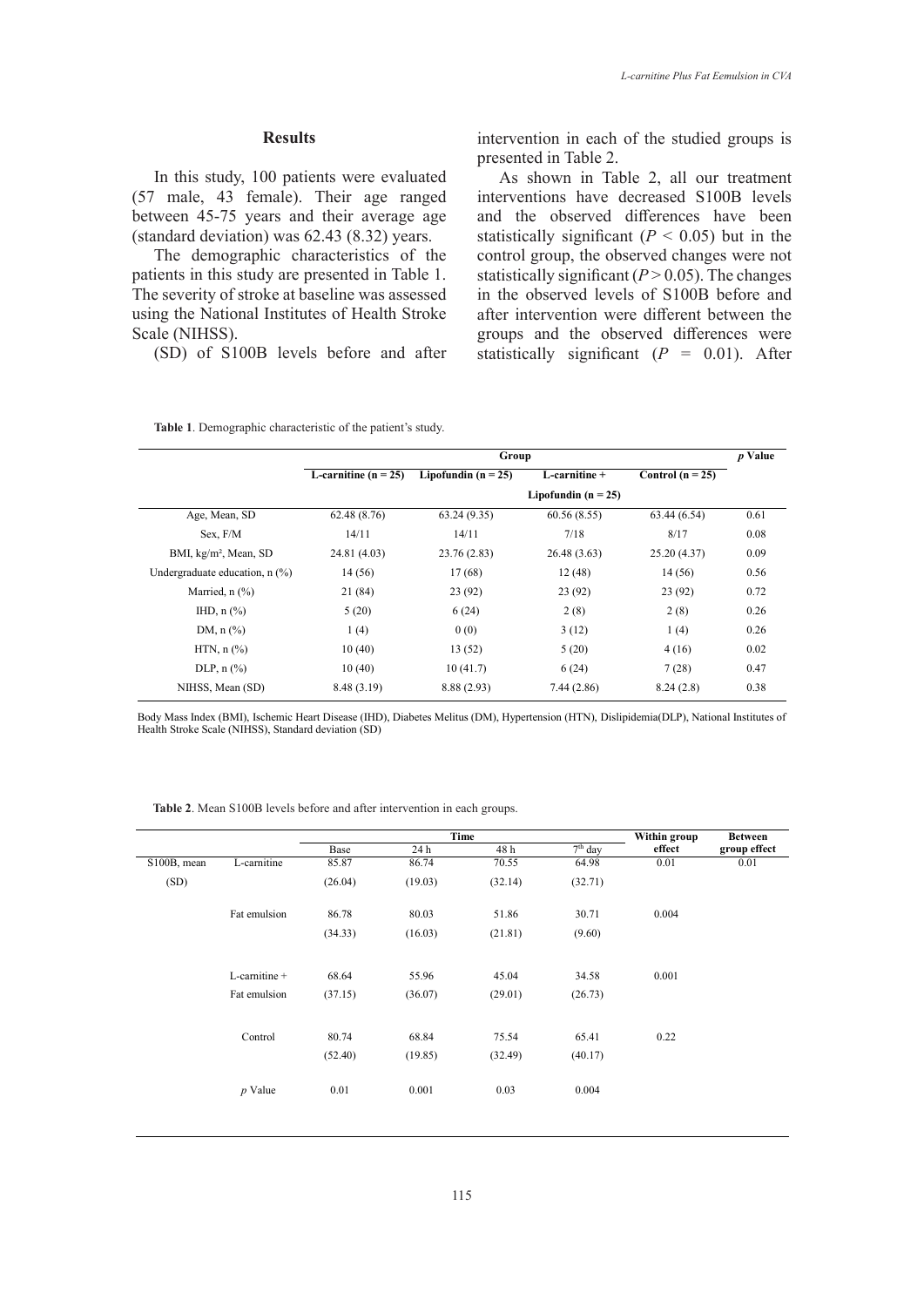

**Figure 2***.* Comparison of the effects of the interventions on the reduction of S100B levels **Figure 2***.* Comparison of the effects of the interventions on the reduction of S100B levels

eliminating the effect of gender, BMI and HTN in the statistical GEE model, it was found that S100B levels in the fat emulsion plus L- carnitine group decreased more than the control group and this decline has been statistically significant [20.47 (CI 95%: 6.25- 34.41)]. There was no significant difference between the groups receiving L-carnitine or fat emulsion and the control group (Figure 2).

## **Discussion**

The most important therapeutic strategy in the patients with cerebrovascular accident is early detection and prevention of neuronal death. In this study, considering the mechanisms involved in the death of neurons in cerebrovascular accidents, the neuroprotective effects of L-carnitine and fat emulsion with monitoring of brain biomarker levels have been investigated. Animal studies have confirmed the efficacy of these drugs, but in the clinical phase, they have not evaluated the neuroprotective effects of these drugs (11,

23, 29, 30, 31, 32). Regarding the direct effect of oxidative stress on neuronal degeneration and positive role of L-carnitine and fat emulsion in reducing oxidative stress and oxygen supply, the neuroprotective effects, Synergistic effects, and comparison of these effects in each of the studied groups have been investigated in the present study.

Carnitine is shown to have important functions in some metabolic processes such as oxidation of long-chain fatty acids (17).

L-Carnitine primarily functions to transport activated long chain fatty acids (long chain fatty acyl-CoAs) into the mitochondria for degradation by β-oxidation (17, 18, 19). In recent years, there has been considerable interest in the therapeutic potential of L-carnitine and acetyl-L-carnitine (ALCAR) for neuroprotection (1, 17, 18, 19). In addition, in the patients with chronic stroke who have muscle wasting due to an abnormality in the mitochondrial energy metabolism of their muscles, L-carnitine reduces muscle damage during rehabilitation (33, 34).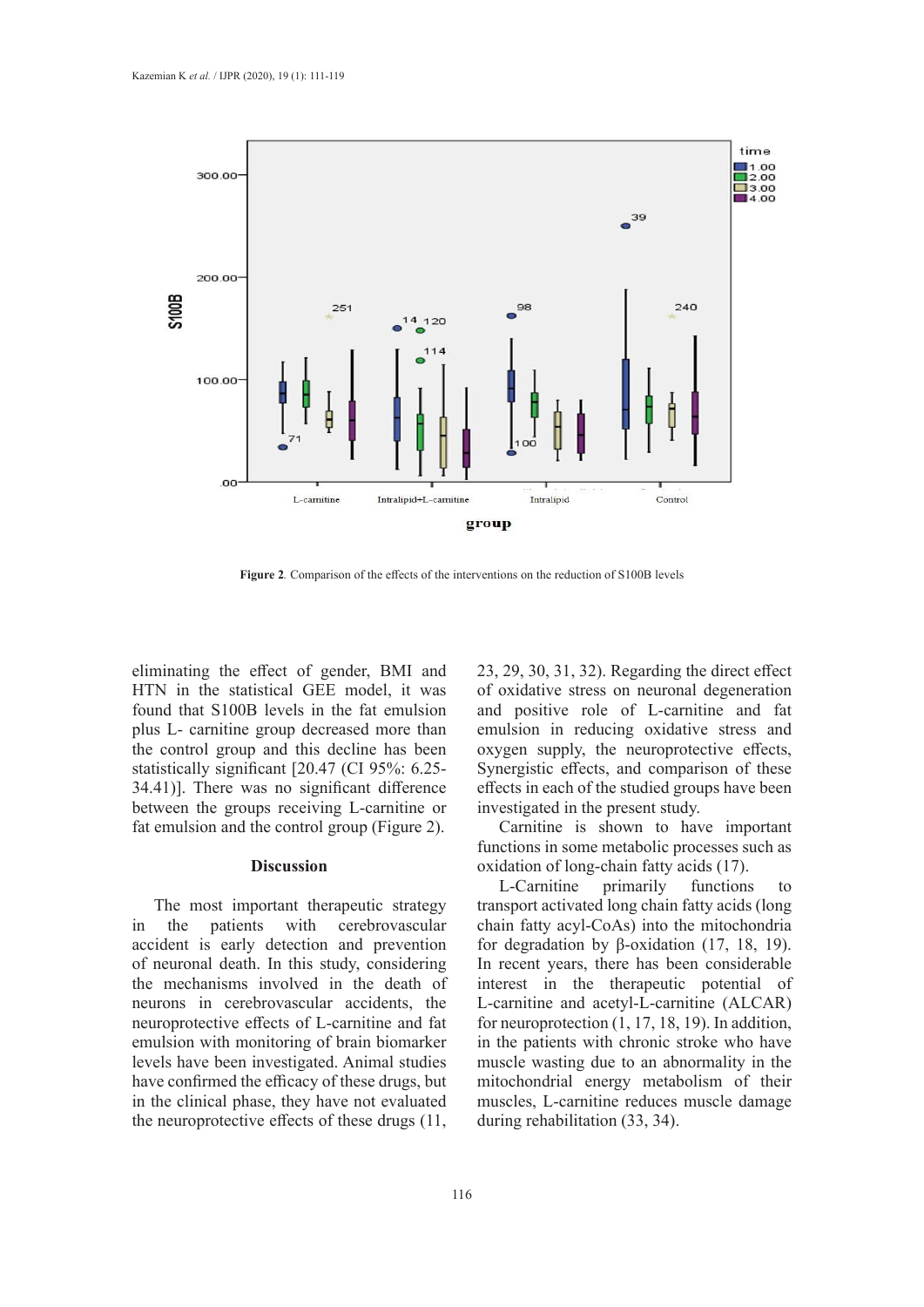At the time of brain injuries (trauma or ischemia), the brain's metabolism is high and the brain's need for energy increases. In this situation, the fatty acids are very energetic and effective. But the presence of carnitine is essential for energy production in the mitochondria and in the absence of carnitine, the beneficial effects of fatty acids do not appear (17, 18, 19).

All physiological actions (neurotrophic effects) of S100B appear to be exerted at nano molar concentrations; in contrast, micromolar concentrations of the protein are found after cell damage. S100B has been considered as a marker of generalized blood–brain barrier (BBB) dysfunction because it is present and secreted by astrocytes into the CSF after CNS injury  $(14)$ .

Sustained elevations of S100B have been reported in the patients with large brain infarcts (25). S100b increases in the patients with ischemic stroke. Lamers KJ *et al.,* measured by S100b in the patients with neurological disorders, found that this biomarker increased in cerebrovascular accidents (28).

 Ahmed *et al* cited the effects of L-carnitine neuroprotection on its effect on reducing S100b levels (20). Herrmann *et al*., explained this feature of L-carnitine to inhibit neuronal degeneration by reducing production of S100b. The levels of S100b are directly related to the amount of brain damage (21). H.M. Ghanem *et al.* considered oxidative stress and free radical production as a cause of increased production of S100b from astrocytes, and showed that the anti-oxidant effect of L-carnitine is responsible for reducing blood levels of S100b (22). Gianni biolo *et al.* in their study showed that carnitine 2gr/day IV for 2 weeks increases the betaoxidation of long chain fatty acids by stimulating their passage from the mitochondrial membrane. Due to the effect of beta-oxidation of fatty acids on neural protection, it is anticipated that L-carnitine will have effects on neuroprotection with the transfer of fatty acids into mitochondria (23). Sima and BASARSLAN confirmed neurological protection of L-carnitine in their studies (15, 24).

The blood levels of the biomarker S100B were monitored as a predictor of brain degeneration and the effect of neuroprotection of interventions.

In this study, whitin group analysis, the neuroprotection was observed with a significant reduction of s100b ( $P < 0.05$ ).

Zimmer and Basarsalan both showed improvement in neurologic status in separate studies of fat emulsion effectiveness (11, 26).

In this study, within group analysis, showed a significant decrease in S100B in L-carnitine plus fat emulsion group in comparison to control group, indicated that neuroprotection was statistical significant  $(P \le 0.05)$  but we didn't observe such changes in carnitine or fat emulsion group alone.  $(P > 0.05)$ 

In 2018, Ata Mahmoodpoor *et al*., have shown in their study that there is no differences in brain biomarker or mortality following TBI after L-carnitine use (27). In this study, for the first time, the neuroprotective effects of these drugs alone and in combination, in the human phase were investigated. Our main finding in this study was a significant reduction in blood serum levels of s100b in the patients receiving L-carnitine plus fat emulsion.

As in the results section; however, in within group analysis, all interventions resulted in a significant decrease of  $s100b$  ( $P \le 0.05$ ), But, between group analysis showed a significant difference at the level of s100b between the studied groups ( $P = 0.01$ ), The group receiving fat emulsion with L-carnitine had a greater reduction than other groups and this difference was statistically significant  $(P = 0.02)$  (20.47) [CI 95%: 6.25-34.41]).

## **Conclusion**

Regarding the mechanisms involved in neuronal damage in stroke, it seems that neural protection of L-carnitine plus fat emulsion confirmed this hypothesis that L-carnitine, reduces neuronal damage, through the transfer of fatty acids into mitochondria for degradation by β-oxidation (17, 18,19,33).

Therefore, it seems that the combination of two drugs, L-Carnitine and fat emulsion, could significantly lead to neuroprotection in patients with ischemic stroke.

# **Acknowledgment**

 The authors would like to thank all ward staff of the neurology ward, Intensive Care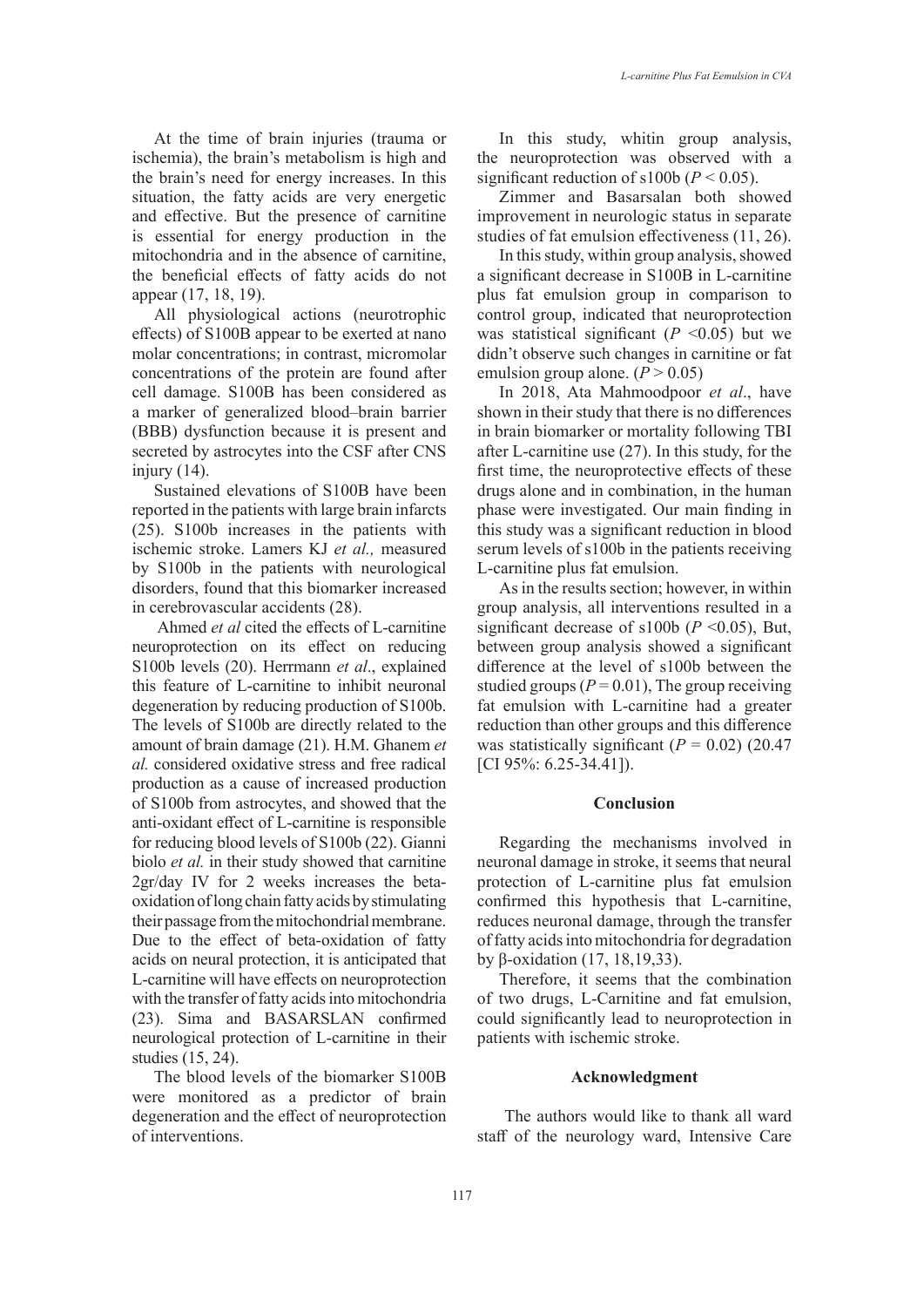Unit and Laboratory of Buali Sina Hospital and faculty of medicine (especially MS. Abedian) for their cooperation with this. This study was supported by a grant from the Vice chancellor of research, Mazandaran University of Medical Sciences.

## **References**

- 1.[Rui Z,](http://www.mdpi.com/search?authors=Rui Zhang) [Hong Z,](http://www.mdpi.com/search?authors=Hong Zhang) [Zhongxia Z](http://www.mdpi.com/search?authors=Zhongxia Zhang), [Tao W](http://www.mdpi.com/search?authors=Tao Wang), [Jingya N](http://www.mdpi.com/search?authors=Jingya Niu), [Dongsheng C](http://www.mdpi.com/search?authors=Dongsheng Cui) and [Shunjiang X](http://www.mdpi.com/search?authors=Shunjiang Xu). Neuroprotective effects of pretreatment with L-Carnitine and acetyl-L-carnitine on ischemic injury *in-vivo* and *in-vitro*. *Int. J. Mol. Sci*. (2012) 13: 2078-90.
- 2.Casson RJ, Chidlow G, Ebneter A, Wood JP, Crowston J and Goldberg I. Translational neuroprotection research in glaucoma: a review of definitions and principles. *Clin. Experiment. Ophthalmol.* (2012) 40: 350–7.
- 3.Seidl SE and Potashkin JA. The promise of neuroprotective agents in Parkinson's disease. *Front Neurol*. (2011) 2: 68.
- 4.Stocchetti N, Taccone FS, Citerio G, Pepe PE, Roux PD, Oddo M, Polderman KH, Stevens RD, Barsan W, Maas A, Meyfroidt G, Bell MJ, Silbergleit R, Vespa PM, Faden AI, Helbok R, Tisherman S, Zanier ER, Valenzuela T, Wendon J, Menon DK and Vincent JL. Neuroprotection in acute brain injury: an up-to-date review. *[Crit Care.](https://www.ncbi.nlm.nih.gov/pubmed/25896893)* (2015) 19: 0887-8.
	- 5. Llovera G, Hofmann K, Roth S, Salas-Perdomo A, Ferrer- Ferrer M and Perego C. Results of a preclinical randomized controlled multicenter trial (pRCT): anti-CD49 treatment for acute brain ischemia. *Sci. Transl. Med*. (2015) 7: 299.
- 6. Patel Rajan AG and McMullen Paul W. Neuroprotection in the Treatment of Acute Ischemic Stroke*, [Prog.](https://www.ncbi.nlm.nih.gov/pubmed/28465001)  [Cardiovasc. Dis.](https://www.ncbi.nlm.nih.gov/pubmed/28465001) (*2017) 59: 542-48.
- 7. Zadori D, Klivenyi P, Szalardy L, Fulop F, Toldi J and Vecsei L. Mitochondrial disturbances, excitotoxicity, neuroinflammation and kynurenines: Novel therapeutic strategies for neurodegenerative disorders*. J. Neurol. Sci*. (2012) 322: 187–91.
- 8. Liu T and Bitan G. Modulating self-assembly of amyloidogenic proteins as a therapeutic approach for neurodegenerative diseases: strategies and mechanisms. *Chem. Med. Chem*. (2012) 7: 359–74.
- 9. Andersen JK. Oxidative stress in neurodegeneration: cause or consequence? *Nat. Med.* (2004) 10: 18–25.
- 10. Rebouche CJ and Engel AG. Tissue distribution of carnitine biosynthetic enzymes in man. *Biochim. Biophys*. (1980) 630: 22–9.
- 11. Basarslan SK, Alp H, Senol S, Evliyaoglu O and Ozkan U. Is intralipid fat emulsion a promising therapeutic strategy on neurotoxicity induced by

malathion in rats? *[Eur. Rev. Med. Pharmacol. Sci](https://www.ncbi.nlm.nih.gov/pubmed/24610612)*. (2014) 18: 471-6.

- 12. Cata JP, Abdelmalak B and Farag E. Neurological biomarkers in the perioperative period. *Br. J. Anaesth.* (2008) 107: 844–58.
- 13. Moore BW. A soluble protein characteristic of the nervous system. *Biochem. Biophys. Res. Commun.* (2008) 19: 739-44.
- 14. Kapural M, Krizanac-Bengez L and Barnett G. Serum S-100 beta as a possible marker of bloodbrain barrier disruption*. Brain Res*. (2008) 940: 102–4.
- 15. Mescka CP, Guerreiro G, Hammerschmidt T, Faverzani J, Coelho D, Mandredini V, Wayhs CA, Wajner M, Dutra-Filho CS and Vargas CR. l-Carnitine supplementation decreases DNA damage in treated MSUD patients. *Mutat. Res*. (2015) 775: 43-7.
- 16. [Ihab K,](http://www.hindawi.com/67385408/) [Gaurav T](http://www.hindawi.com/70642032/) and [Rodger B](http://www.hindawi.com/87679083/). Intralipid Therapy for Inadvertent Peripheral Nervous System Blockade Resulting from Local Anesthetic Overdose*. Anesthesiology* (2015) 486543, 3
- 17. Jones LL, McDonald DA and Borum PR. Acylcarnitines: role in brain. *Prog. Lipid Res.* (2010) 49: 61–75.
- 18. Alves E, Binienda Z, Carvalho F, Alves CJ, Fernandes E, de Lourdes Bastos M and Tavares MA. Summavielle T Acetyl-L-carnitine provides effective *in-vivo* neuroprotection Over 3,4 methylenedioximethamphetamine-induced mitochondrial neurotoxicity in the adolescent rat brain. *Neuroscience* (2009) 158: 514–23.
- 19. Cahova M, Chrastina P, Hansikova H, Drahota Z, Trnovska J, Skop V, Spacilova J, Malinska H, Oliyarnyk O, Papackova Z, Palenickova E and Kazdova L. Carnitine supplementation alleviates lipid metabolism derangements and protects against oxidative stress in non-obese hereditary hypertriglyceridemic rats*. Appl. Physiol. Nutr. Metab*. (2015) 40: 280–91.
- 20. Ahmed MF and Mahmoud. Effect of L-Carnitine on Pilocarpine-Induced Seizures in Rats. *J. Am. Sci*. (2012) 8: 4.
- 21.Herrmann M, Vos P, Wunderlich MT, De-Bruijn DHMM and Lamers KJB. Release of glial tissuespecific proteins after acute stroke: A comparative analysis of serum concentrations of protein S-100B and glial fibrillary acidic protein. *Stroke* (2000) 31: 2670-77.
- 22. Ghanem HM. Amelioration of Inducible Nitric Oxide Synthase, Insulin like Growth Factor-1 Gene Expression and Insulin Receptor Substrate-1 in Liver Tissue of Insulin Resistant Rats Treated with L-Carnitine. *Am. J. Biochem. Biotech*. (2010) 6: 195-203.